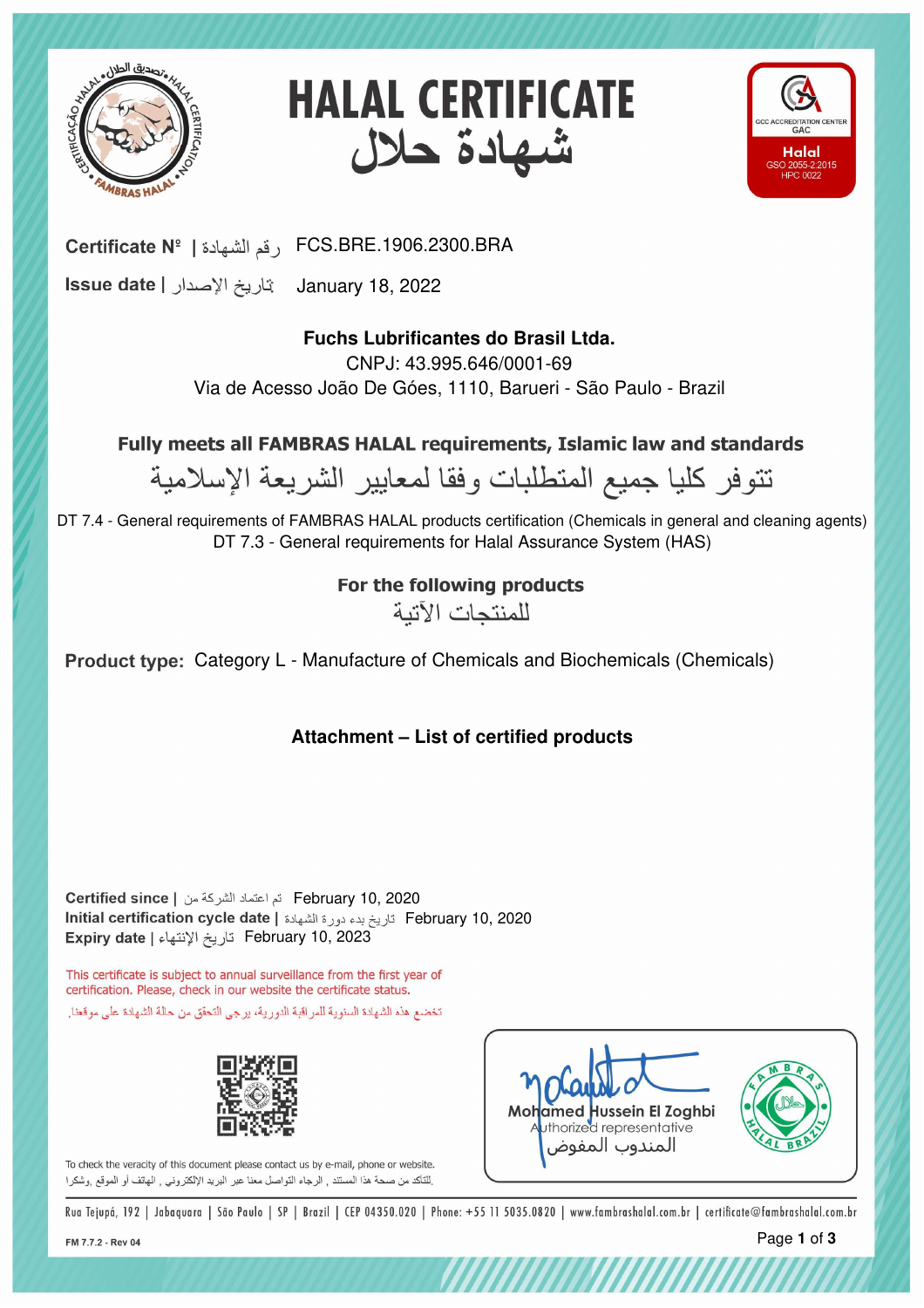





### FCS.BRE.1906.2300.BRA رقم الشهادة | Certificate Nº

January 18, 2022

#### **Attachment – List of certified products:**

| $N^{\circ}$    | <b>Product Name</b>            |                            | Code   | <b>Product Brand</b> |
|----------------|--------------------------------|----------------------------|--------|----------------------|
| 1.             | CASSIDA FM GEAR OIL 100 BR     | (Former TRIBOTEC FN 100)   | 960060 |                      |
| 2              | CASSIDA FM HYDRAULIC OIL 15 BR | (Former TRIBOTEC FN 15)    | 960020 |                      |
| 3              | CASSIDA FM GEAR OIL 150 BR     | (Former TRIBOTEC FN 150)   | 960070 |                      |
| 4              | CASSIDA FM GEAR OIL 1500 BR    | (Former TRIBOTEC FN 1500)  | 960120 |                      |
| 5              | CASSIDA FM GFAR OIL 220 BR     | (Former TRIBOTEC FN 220)   | 960080 |                      |
| 6              | CASSIDA FM HYDRAULIC OIL 32 BR | (Former TRIBOTEC FN 32)    | 960030 |                      |
| $\overline{7}$ | CASSIDA FM GFAR OIL 320 BR     | (Former TRIBOTEC FN 320)   | 960090 |                      |
| 8              | CASSIDA FM GEAR OIL 460 BR     | (Former TRIBOTEC FN 460)   | 960100 |                      |
| 9              | CASSIDA FM HYDRAULIC OIL 68 BR | (Former TRIBOTEC FN 68)    | 960050 | <b>CASSIDA</b>       |
| 10             | CASSIDA FM GEAR OIL 680 BR     | (Former TRIBOTEC FN 680)   | 960110 |                      |
| 11             | CASSIDA FLUID SM 16000 BR      | (Former TRIBOTEC FN 16000) | 962040 |                      |
| 12             | CASSIDA FLUID SM 8000 BR       | (Former TRIBOTEC FN 8000)  | 962030 |                      |
| 13             | CASSIDA FM GREASE RL 2 BR      | (Former TRIBOTEC WHITE 2)  | 966010 |                      |
| 14             | CASSIDA FM GREASE RL 1 BR      | (Former TRIBOTEC WHITE 1)  | 966020 |                      |
| 15             | CASSIDA FM GREASE RL 0 BR      | (Former TRIBOTEC WHITE 0)  | 966030 |                      |
| 16             | CASSIDA FM GREASE RL 00 BR     | (Former TRIBOTEC WHITE 00) | 966040 |                      |
| 17             | CASSIDA FM HYDRAULIC OIL 46 BR | (Former TRIBOTEC FN 46)    | 960040 |                      |

February 10, 2023 February 10, 2020 February 10, 2020

This certificate is subject to annual surveillance from the first year of certification. Please, check in our website the certificate status. تخضع هذه الشهادة السنوية للمراقبة الدورية، يرجى التحقق من حالة الشهادة على موقعنا.



To check the veracity of this document please contact us by e-mail, phone or website. لِلتَاكِد من صحة هذا المستند , الرجاء التواصل معنا عبر البريد الإلكترونـي , الـهاتف أو الموقع ,وشكرا



,,,,,,,,,,,,,,,,,,,,,

Rua Tejupá, 192 | Jabaquara | São Paulo | SP | Brazil | CEP 04350.020 | Phone: +55 11 5035.0820 | www.fambrashalal.com.br | certificate@fambrashalal.com.br